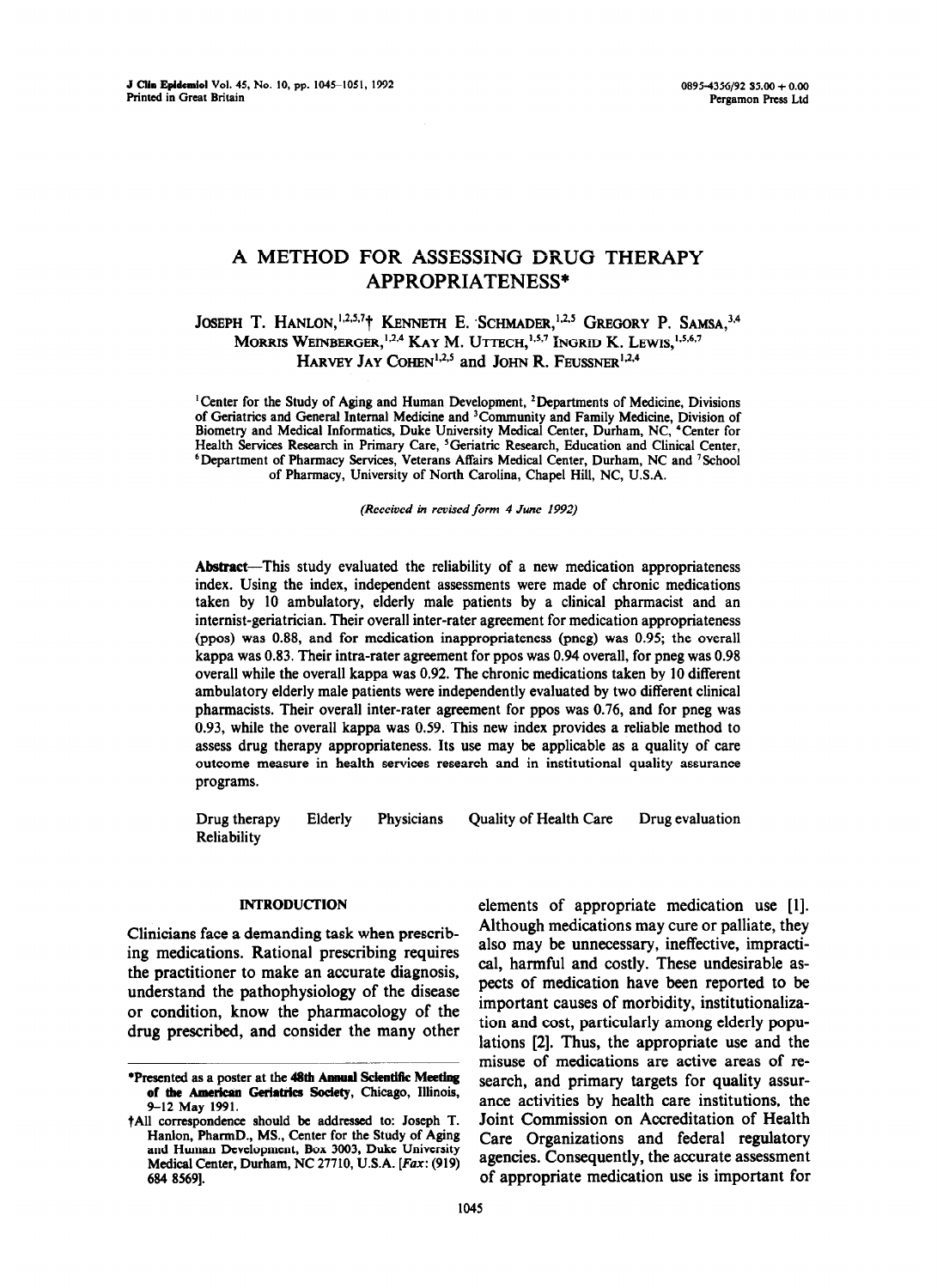patient care, research and quality assurance programs.

To date, most research on medication appropriateness has focused on adverse drug reactions [3,4]. Two well-known adverse drug reaction scaies with good psychometric properties include a 56-item scale developed by Kramer et al. [5], and a IO-item scale developed by Naranjo et *al.* [6]. There is little published work regarding standardized methods that consider other potential drug-related problems. Institutional drug use reviews and medication evaluation scales derived from research studies [7-l l] have been reported, but these strategies are limited since they often apply only to a particular institution, a specific drug or drug class, or a particular patient group.

Accordingly, as part of a randomized controlled health services research trial we are currently conducting, we sought to develop a reliable, standardized method to address multiple elements of drug therapy prescribing, applicable to a variety of medications, clinical conditions and settings. This report describes the development of the Medication Appropriateness Index (MAI), and the results of its reliability testing.

#### METHODS

## *Index development*

To identify articles regarding medication assessment measures or evaluation scales, we conducted a Medline search and a manual search of several pharmacy specialty journals. Several articles were identified that discussed drug-related problems [9-l 51. Based on clinical experience and this background literature, a clinical pharmacist (JTH) and an internistgeriatrician (KES) independently identified key elements of desirable medication use. From these elements, the two investigators created the Medication Appropriateness Index (MAI) (Table 1) consisting of 10 criteria worded as questions. For example, criterion 1 asks, is there an indication for the drug? General instructions for the use of the index, specific instructions regarding how to answer each of the 10

| Table 1. Medication Appropriateness Index* |  |  |
|--------------------------------------------|--|--|
|--------------------------------------------|--|--|

| To assess the appropriateness of the drug, please answer the<br>following questions and circle the applicable score: |                 |                |                |
|----------------------------------------------------------------------------------------------------------------------|-----------------|----------------|----------------|
| 1. Is there an indication for the drug?<br>Comments:                                                                 |                 | $\overline{2}$ | 3              |
|                                                                                                                      | Indicated       |                | Not Indicated  |
| 2. Is the medication effective for the condition?<br>Comments:                                                       |                 | $\mathbf 2$    | 3              |
|                                                                                                                      | Effective       |                | Ineffective    |
| 3. Is the dosage correct?                                                                                            |                 | $\overline{2}$ | 3              |
| Comments:                                                                                                            | Correct         |                | Incorrect      |
| 4. Are the directions correct?<br>Comments:                                                                          |                 | $\mathbf{2}$   | 3              |
|                                                                                                                      | Correct         |                | Incorrect      |
| 5. Are the directions practical?                                                                                     |                 | 2              | 3              |
| Comments:                                                                                                            | Practical       |                | Impractical    |
| 6. Are there clinically significant drug-drug interactions?                                                          |                 | $\mathbf{2}$   | 3              |
| Comments:                                                                                                            | Insignificant   |                | Significant    |
| 7. Are there clinically significant drug-disease/condition                                                           |                 | $\overline{2}$ | 3              |
| interactions?<br>Comments:                                                                                           | Insignificant   |                | Significant    |
| 8. Is there unnecessary duplication with other drug(s)?                                                              |                 | $\overline{2}$ | 3              |
| Comments:                                                                                                            | Necessary       |                | Unnecessary    |
| 9. Is the duration of therapy acceptable?                                                                            |                 | 2              | 3              |
| Comments:                                                                                                            | Acceptable      |                | Unacceptable   |
| 10. Is this drug the least expensive alternative compared to                                                         |                 | 2              | 3              |
| others of equal utility?<br>Comments:                                                                                | Least expensive |                | Most expensive |

'Complete instructions in the use of the scale are available upon request. tDon't know.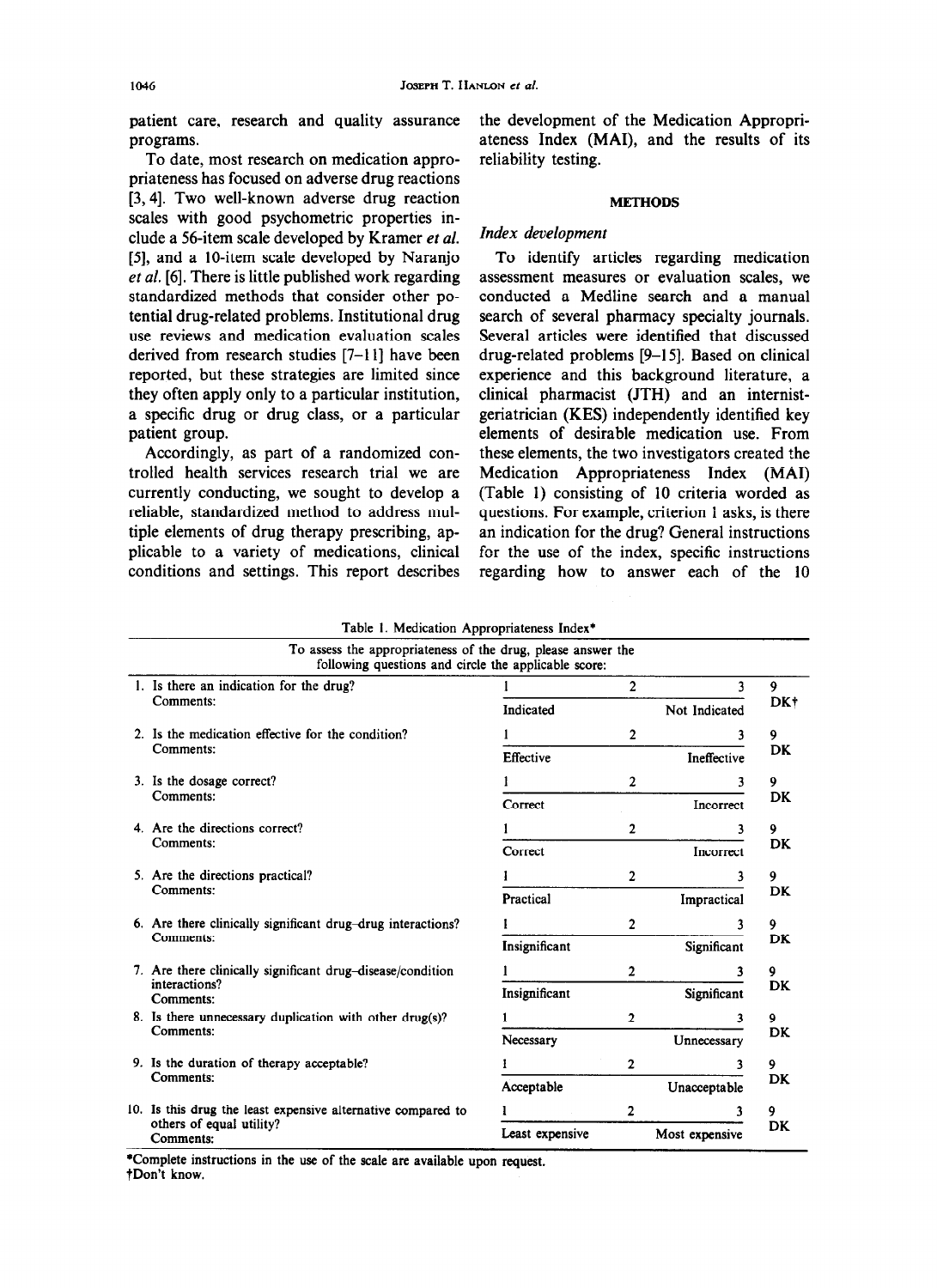each criterion were developed. The operational Utilizing these chart abstracts and the MAI, the definitions are: index originators (JTH and KES) performed

- *Indication:* the sign, symptom, disease, or con-
- Dosage: total amount of medication taken per
- *Directions:* instructions to the patient for the
- *Practicality:* capability of being used or being.
- *Drug-drug interaction:* the effect that the administration of one medication has on another drug; clinical significance connotes a
- *Drug-disease interaction:* the effect that the drug has on a pre-existing disease or con-
- *Unnecessary duplication:* non-beneficial or risky cists performed independent blinded assessments of drug therapy appropriateness. prescribing of two or more drugs from the same chemical or pharmacological class;
- 
- to other agents of equal efficacy and safety.

For each criterion, examples of appropriate and Statistical analyses inappropriate ratings were provided. Instruc- Agreement was assessed both for inter-rater tions for criterion two, effectiveness, is presented and intra-rater reliability. For purposes of presin the Appendix. Full instructions for using the entation, the data are pooled over occasion scale are available upon request. and/or observer. For example, the intra-rater

5-point modified Likert scale for each criterion. rater, but are based upon a  $2 \times 2$  table which The index was pilot-tested and subsequently includes data from both raters. revised to utilize a 3-point scale. For each For the primary analyses, ratings for individcriterion a rating of 1 represented appropriate ual items were dichotomized into appropriate medication use; a rating of 2 represented mar- (i.e. "1" or "2") vs inappropriate (i.e. "3"). ginally appropriate medication use; and a rating Additionally, drugs rated as being "not indiof 3 represented inappropriate use. cated" (criterion 1) were also rated as having

# *Index evaluation*

was conducted of the MAI's reliability. A re- ratings. Thus, a drug was rated inappropriate search assistant selected a random sample of 10 overall if one or more items received a rating of elderly patients who regularly attended a Veter- "3"; otherwise, the drug overall was rated apans Affairs (VA) General Internal Medicine propriate. Both agreement and chance-adjusted Clinic and who took five or more regularly agreement were determined, the latter being scheduled drugs  $(n = 60 \text{ drugs})$ . The research quantified using kappa statistics [16]. In adassistant then abstracted from each patient's dition, weighted kappa statistics were computed medical chart a problem list, the previous 2 with the difference between a "1" and "2" rating years of medication use, outpatient and inpa- weighted 0.25, the difference between a "2" and tient physician notes, and laboratory and diag- "3" rating weighted 0.75, and the difference nostic test results. A separate pilot study had between a "1" and "3" rating weighted 1.00. nostic test results. A separate pilot study had determined that these abstracted materials This weighting reflected the index originators'

questions, and operational definitions for could be collected in a reproducible manner, independent assessments of the patients' medi-  $\frac{d}{dx}$  attion. The sign, symptom, use ase, or con-<br>dition for which the medication is prescribed;<br> $\sum_{n=1}^{\infty}$  ,  $\sum_{n=1}^{\infty}$  ,  $\sum_{n=1}^{\infty}$  ,  $\sum_{n=1}^{\infty}$ *Effectiveness*: producing a beneficial result; Both evaluators were blinded to patient and *Effectiveness*: producing a beneficial result; physician identities.

24 hour period;<br>24 hour period;<br>instructions to the national for the state wo different clinical pharmacists with specialty proper use of a medication;<br>training in geriatrics (KMU, IKL) were in-<br>training in geriatrics (KMU, IKL) were in-<br>training in geriatrics (KMU, IKL) were input into practice;<br>put into practice;<br> $r = mc^2$ , research assistant selected for them a second<br>random sample of 10 elderly patients who regularly attended a VA General Internal Medicine Clinic and who took five or more regularly another drug, emilican significance comotes a<br>scheduled drugs  $(n = 105 \text{ drugs})$ . The purpose<br>harmful interaction;<br> $\frac{1}{2}$  for the draw that the details of selecting a second sample was to further test the MAI's performance in different patients dition; clinical significance connotes a harm-<br>dition; clinical significance connotes a harmful interaction;<br>ful interaction; abstracts and the MAI, the two clinical pharma-<br>cists performed independent blinded assess-

Information was also collected about practi-*Duration:* length of therapy; cal considerations, such as the average time to prepare the abstract, to review the materials and *Expensiveness:* cost of the drug in comparison prepare the abstract, to review the materials and to evaluate the appropriateness of each drug.

The index was originally developed with a analyses are not disaggregated according to

inappropriate duration and expense (criteria 9 and 10). To consider a specific drug's overall After the pilot-testing, a formal evaluation appropriateness, we also combined the 10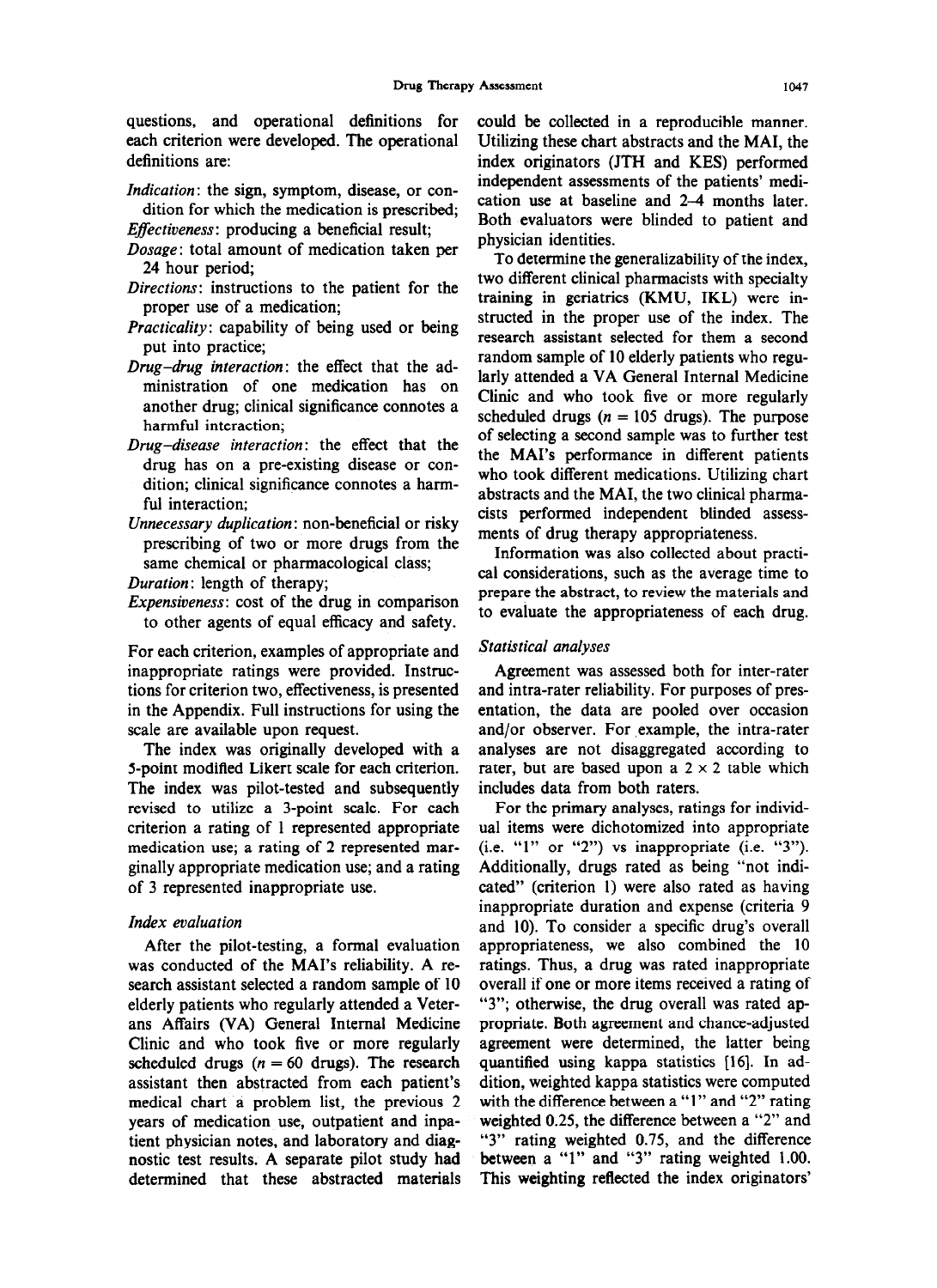judgment that the difference between a "1" or a "2" and a "3" rating was clinically more important than the difference between a "1" and "2" rating. These weighted results were similar to the unweighted results and thus are not reported. Kappa statistics were supplemented with the proportion of appropriate (ppos) and inappropriate (pneg) ratings for which the two evaluators were in agreement [17]. Items with fewer than 10 inappropriate ratings were noted. These items were not included in the calculation of median within-item pneg, or kappa.

#### **RESULTS**

# Inter-rater reliability

To determine the initial inter-rater reliability of the MAI, responses of the clinical pharmacist and the internist-geriatrician were crossclassified (Table 2). For example, in 120 paired drug ratings for the criterion, indication, 105 were assessed as appropriate by both raters (column A). There were few inappropriate ratings (columns B, C and D) for the effectiveness, drug-drug interactions, drug-disease interactions, and therapeutic duplication questions. The most inappropriate ratings were found for correct directions, expense and dosage questions. Overall, 91 of the 120 (74.8%) ratings had one or more questions rated as inappropriate. Inter-rater agreement for individual items varied from 92 to 100%; when all rated drugs were considered, inter-rater agreement was 93%.

The chance adjusted agreement reflected by the kappa statistic was excellent, and ranged from  $0.71-0.96$  (median, 0.88) for individual questions and 0.83 for drugs overall [16]. The ppos for individual questions ranged from  $0.94 - 1.0$  (median, 0.99) and was 0.88 overall. The pneg for individual questions ranged from  $0.75$  to  $0.97$  (median,  $0.92$ ) and was  $0.95$ overall.

To determine the inter-rater reliability of the index by evaluators other than the index originators, assessments made by two different clinical pharmacists (KMU, IKL) were compared (Table 3). The responses for individual items followed the same patterns as those by the index originators. When all drugs were considered, the overall inter-rater agreement was high (89%). The kappa statistic of 0.59 for drugs overall was good [16] with ppos and pneg overall being 0.76 and 0.93, respectively.

#### Intra-rater reliability

To determine the intra-rater reliability of the index, the baseline ratings of the clinical pharmacist and the internist-geriatrician were compared to ratings made approximately two to four months later (Table 4). Again, the patterns of responses for individual questions were similar to prior comparisons. The intra-rater agreement for drugs overall was 97%; the kappa statistic was 0.92, with ppos of 0.94 and pneg of 0.98.

#### **Practical considerations**

The research assistant required approximately 45 minutes to prepare each medical information abstract utilized by the raters. The raters spent approximately 10 minutes evaluating the appropriateness of each drug.

Table 2. Pooled inter-rater agreement between a clinical pharmacist and an internistgeriatrician ( $n = 120$  naired ratings)

| $-120$ paned identify.      |     |                |                |    |      |         |         |  |
|-----------------------------|-----|----------------|----------------|----|------|---------|---------|--|
| Ouestion                    | A   | В              |                | D  | ppos | pneg    | Kappa   |  |
| Indication                  | 105 | 0              |                | 14 | 0.99 | 0.97    | 0.96    |  |
| Effectiveness               | 112 | $\mathbf{0}$   | $\bf{0}$       | 8  | 1.00 | $1.00*$ | $1.00*$ |  |
| 3. Dosage                   | 89  | $\overline{2}$ | 8              | 21 | 0.95 | 0.81    | 0.76    |  |
| 4. Correct directions       | 62  | 6              | 2              | 50 | 0.94 | 0.93    | 0.87    |  |
| 5. Practical directions     | 100 |                |                | 12 | 0.96 | 0.75    | 0.71    |  |
| 6. Drug-drug interaction    | 118 | 0              | 2              | 0  | 0.99 | $0.00*$ | $0.00*$ |  |
| 7. Drug-disease interaction | 118 | 2              | $\bf{0}$       | 0  | 0.99 | $0.00*$ | $0.00*$ |  |
| 8. Duplication              | 120 | 0              | $\bf{0}$       | 0  | 1.00 | _•      | $1.00*$ |  |
| 9. Duration                 | 102 |                | $\overline{2}$ | 15 | 0.99 | 0.91    | 0.89    |  |
| Expense<br>10.              | 76  | 5              |                | 38 | 0.96 | 0.93    | 0.89    |  |
| Overall                     | 29  | 2              | 6              | 83 | 0.88 | 0.95    | 0.83    |  |

A: Both raters scored item as appropriate.

B: Rater 1 scored item as appropriate, Rater 2 scored item as inappropriate.

C: Rater 1 scored item as inappropriate, Rater 2 scored item as appropriate.

D: Both raters scored item as inappropriate.

\*Inadequate variability in ratings.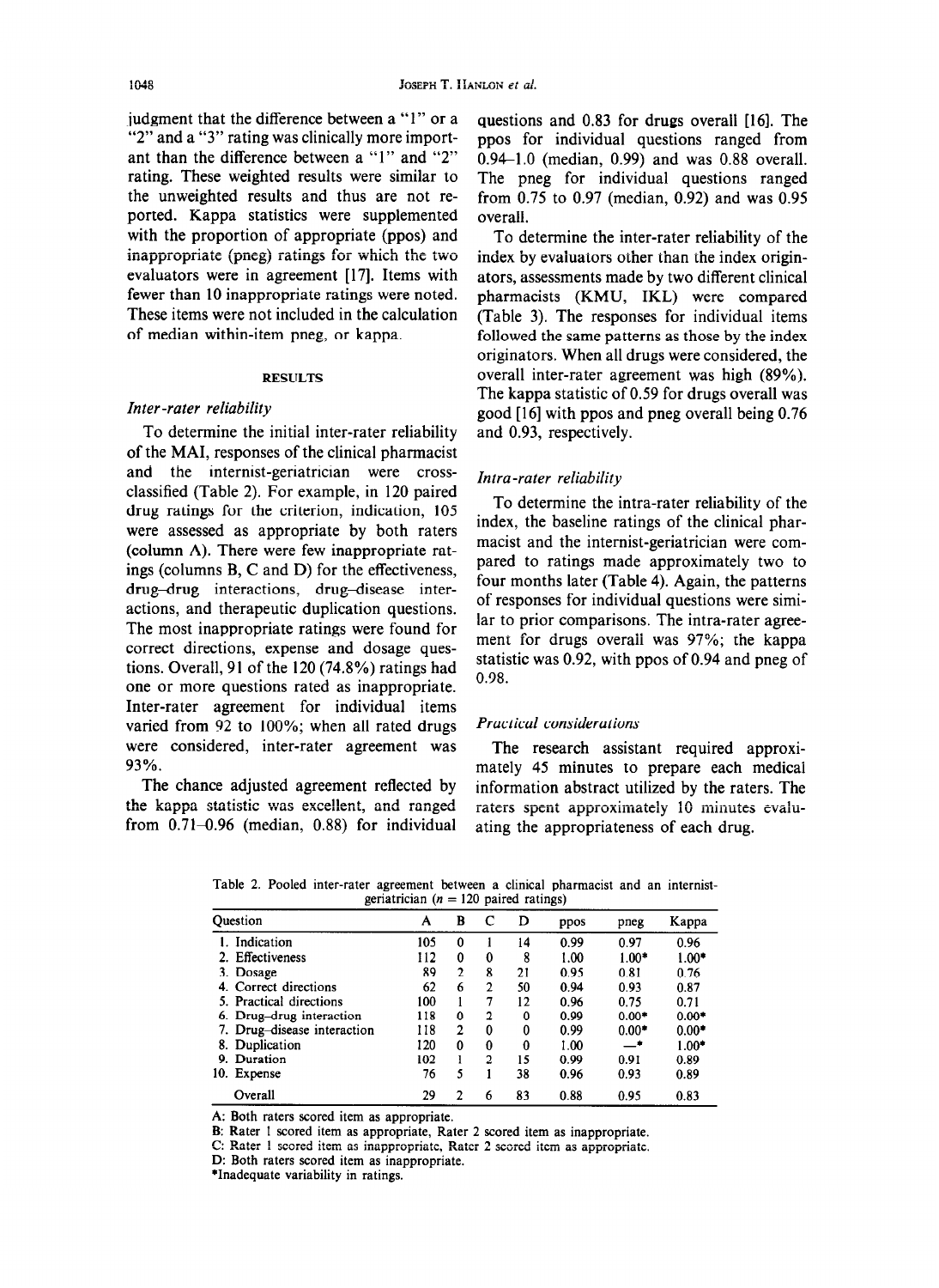Table 3. Inter-rater agreement between two clinical pharmacists  $(n = 105 \text{ ratings})$ 

| Ouestion                       | A   | в        | С  | D  | ppos | pneg    | Kappa   |
|--------------------------------|-----|----------|----|----|------|---------|---------|
| Indication                     | 84  |          | 4  | 12 | 0.95 | 0.73    | 0.68    |
| Effectiveness                  | 99  | 3        |    | 2  | 0.98 | $0.50*$ | $0.48*$ |
| 3. Dosage                      | 76  | 4        | 12 | 13 | 0.90 | 0.62    | 0.53    |
| Correct directions             | 63  | 2        | 7  | 33 | 0.93 | 0.88    | 0.81    |
| 5. Practical directions        | 72  | 3        | 7  | 23 | 0.94 | 0.82    | 0.76    |
| 6. Drug-drug interaction       | 104 | 0        |    | 0  | 0.99 | $0.00*$ | $0.00*$ |
| Drug-disease interaction<br>7. | 102 | $\bf{0}$ | 3  | 0  | 0.99 | $0.00*$ | $0.00*$ |
| Duplication<br>8.              | 99  |          | 0  |    | 0.99 | $0.91*$ | $0.90*$ |
| 9. Duration                    | 77  | 7        | 9  | 12 | 0.91 | 0.60    | 0.51    |
| 10.<br><b>Expense</b>          | 69  | 6        | 6  | 24 | 0.92 | 0.80    | 0.72    |
| Overall                        | 17  | ٦        | 8  | 77 | 0.76 | 0.93    | 0.59    |

A: Both raters scored item as appropriate.

B: Rater 1 scored item as appropriate, Rater 2 scored item as inappropriate.

C: Rater 1 scored item as inappropriate, Rater 2 scored item as appropriate.

D: Both raters scored item as inappropriate.

\*Inadequate variability in ratings.

### **DISCUSSION**

While the potential benefits of medications are great, so are their potential risks. In order to identify these negative effects of medications, clinicians and researchers require standardized, reliable methods to assess the appropriateness of drug therapy. The results of these preliminary analyses demonstrate that the MAI may have the capacity to fill this requirement.

The MAI appears to be sensible [18, 19]. It contains 10 elements of medication prescribing that are essential to the evaluation of potential drug-related problems [9-15, 20] and thus appears to meet both face and content validity criteria. However, several important areas of medication use are not addressed by the MAI. Although adverse drug reactions due to drug-drug or drug-disease interactions are considered, the full scope of adverse drug reactions is not included, both because the topic is large and difficult and because excellent scales already

exist to assess adverse drug reaction causality [3–6]. Patient medication compliance is also not incorporated, since all items deal with decisions or outcomes primarily related to the prescriber. Finally, the MAI is easy to use due to its explicit instructions, but the amount of time required to apply the index (10 minutes/drug) may preclude its use in busy clinical practice settings. However, this time requirement is consistent with the time necessary to assess adverse drug reaction causality [5, 6].

This clinical index also appears to be reliable as quantitatively assessed by testing inter-rater reliability both for the index originators and the two clinical pharmacists [18, 19]. The differences between the two pairs of evaluators may be related to the fact that the results of the index originators likely represent the upper bound of agreement to be expected, whereas the results of the two pharmacists may represent the agreement to be expected in actual practice. This level

Table 4. Pooled intra-rater agreement between a clinical pharmacist and an internistgeriatrician ( $n = 120$  paired ratings)

| <b>Question</b>             | A   | В |   | D  | ppos | pneg    | Kappa   |
|-----------------------------|-----|---|---|----|------|---------|---------|
| Indication                  | 105 | 0 |   | 14 | 0.99 | 0.97    | 0.96    |
| 2. Effectiveness            | 112 | 0 | 0 | 8  | 1.00 | $1.00*$ | $1.00*$ |
| 3. Dosage                   | 91  |   | 5 | 23 | 0.97 | 0.88    | 0.85    |
| 4. Correct directions       | 64  | 2 | 2 | 52 | 0.97 | 0.96    | 0.93    |
| 5. Practical directions     | 100 | 4 | 4 | 12 | 0.96 | 0.75    | 0.71    |
| 6. Drug-drug interaction    | 119 | 0 | 0 |    | 1.00 | $1.00*$ | $1.00*$ |
| 7. Drug-disease interaction | 118 | 0 | 2 | 0  | 0.99 | $0.00*$ | $0.00*$ |
| Duplication<br>8.           | 120 | 0 | 0 | 0  | 1.00 | _•      | $1.00*$ |
| 9. Duration                 | 102 |   | 2 | 15 | 0.99 | 0.91    | 0.89    |
| Expense<br>10.              | 77  | 2 | 2 | 39 | 0.97 | 0.95    | 0.93    |
| Overall                     | 31  |   |   | 85 | 0.94 | 0.98    | 0.92    |

A: Both raters scored item as appropriate.

B: Rater 1 scored item as appropriate, Rater 2 scored item as inappropriate.

C: Rater 1 scored item as inappropriate, Rater 2 scored item as appropriate.

D: Both raters scored item as inappropriate.

\*Inadequate variability in ratings.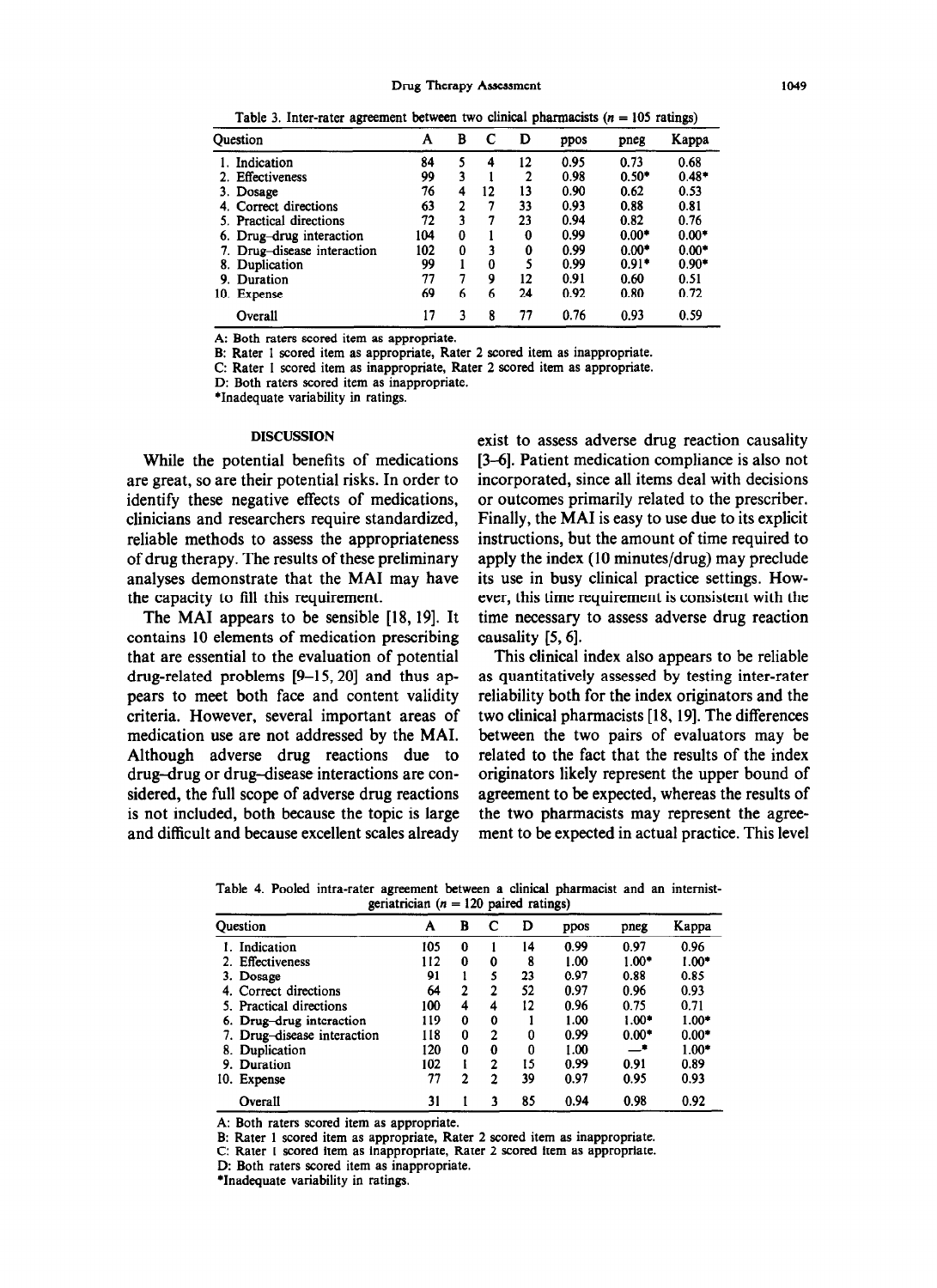of agreement and kappa statistics are similar to those reported for adverse drug reaction scales [5,6]. The tests of intra-rater variability further demonstrate the reliability of the MAI.

It is instructive to examine the frequency of inappropriate ratings and provide some examples. Inappropriate ratings were most numerous for a less critical criterion, correct directions (e.g. no directions to take ibuprofen (Motrin@) with food or milk). Some clinicians did not prescribe the least costly medication, as exemplified by ranitidine (Zantac $\mathcal{P}$ ) use instead of the less expensive option of cimetidine (Tagamet<sup>®</sup>) in a patient where concern for potential drug interactions was not relevant. A fair number of inappropriate ratings were found for daily dosage, an outcome measure that utilizes patient-specific data, such as vital signs and laboratory findings. For example, the dosage of 6mg/kg/day of theophylline SR (Theodur@) in divided doses resulted in a subtherapeutic trough level of 4.1  $\mu$ g/ml in a smoking patient with chronic obstructive pulmonary disease. Some problems were uncovered with impractical directions; e.g. the prescribing of cimetidine (Tagamet<sup>®</sup>) for peptic ulcer disease twice a day when once daily at bedtime would have been sufficient. Fewer problems with unacceptable duration of use were found perhaps because prescribing texts rarely specify this dimension. For two of the more important criteria, indication and efiectiveness, it was reassuring to find few instances of inappropriate ratings. An example of ineffectiveness was the prescribing of dipyridamole (Persantine@) for stroke prophylaxis, which is not supported by evidence from clinical trials [21]. There were also few examples of clinically significant drug-drug or drug-disease interactions, and therapeutic duplication [i.e. simultaneous prescribing of skeletal muscle relaxants methocarbamol  $(Robaxin<sup>®</sup>)$  and cyclobenzaprine (Flexeril<sup>®</sup>).

Although the overall sensibility and reliability of the MA1 were good, several potential limitations should be noted. First, rater agreement may have been enhanced because raters reviewed the same abstracted material. While of potential concern, our pilot study showed that each of the raters prepared the abstract in a qualitatively similar way as did the research assistant. Abstracting saved raters' time and prevented the introduction of bias that could occur if the rater recognized a particular physician's note while reviewing the patient's medical record. Second, limited variability was found

for drug-drug interactions, drug-disease interactions, and therapeutic duplication since the evaluators agreed that the majority of drugs were prescribed appropriately for these items. The low prevalence of these items precluded a compiete anaiysis of their ciinimetric properties, although these rare events are important to target. Third, despite the availability of explicit instructions, disagreement was higher for dosage and practical directions, because these items require more judgment on the part of the evaluators. Disagreements by raters on judgmental questions have been noted with other standardized methods 1221. Fourth, it is important to stress that not all of the 10 criteria are of equal importance. Some clinicians may argue that the most important aspects of medication appropriateness are indication and effectiveness. Because we were interested in all aspects of medication utilization, we chose not to limit the definition of appropriateness to these items and not to weigh the index accordingly. Furthermore, a clinician may have had sufficient reason to prescribe a medication but did not record the indication in the medical record. Nevertheless, we did place greater emphasis on drugs rated as being "not indicated" by also considering them to be unacceptable duration and expense. Fifth, weighting the overall scale to devise a summary score was unnecessary for the index's use as a process measure in our health services research study, aithough this may be usefui for other applications. Finally, the generalizability of the index is currently unknown, since it has been tested only in elderly ambulatory veterans with polypharmacy, in whom full information about hospitalization, clinic visits, test results, and medications were readily available. Further research will determine its use and reliability with other types of evaluators, patient populations and clinical settings. Further testing of the index's validity is also necessary, but may be limited by the lack of an accepted "gold standard" [19].

Despite these potential limitations, the MA1 shows promise, since it is both sensible and reliable. In contrast to previous scales, it can be used with a variety of medications. Therefore, this index mav be vaiuabie for use as a process or outcome measure in health services research studies and quality assurance programs in institutional settings.

Acknowledgements-This work was supported by a grant from the National Institute on Aging (ROl-AG08380). Dr